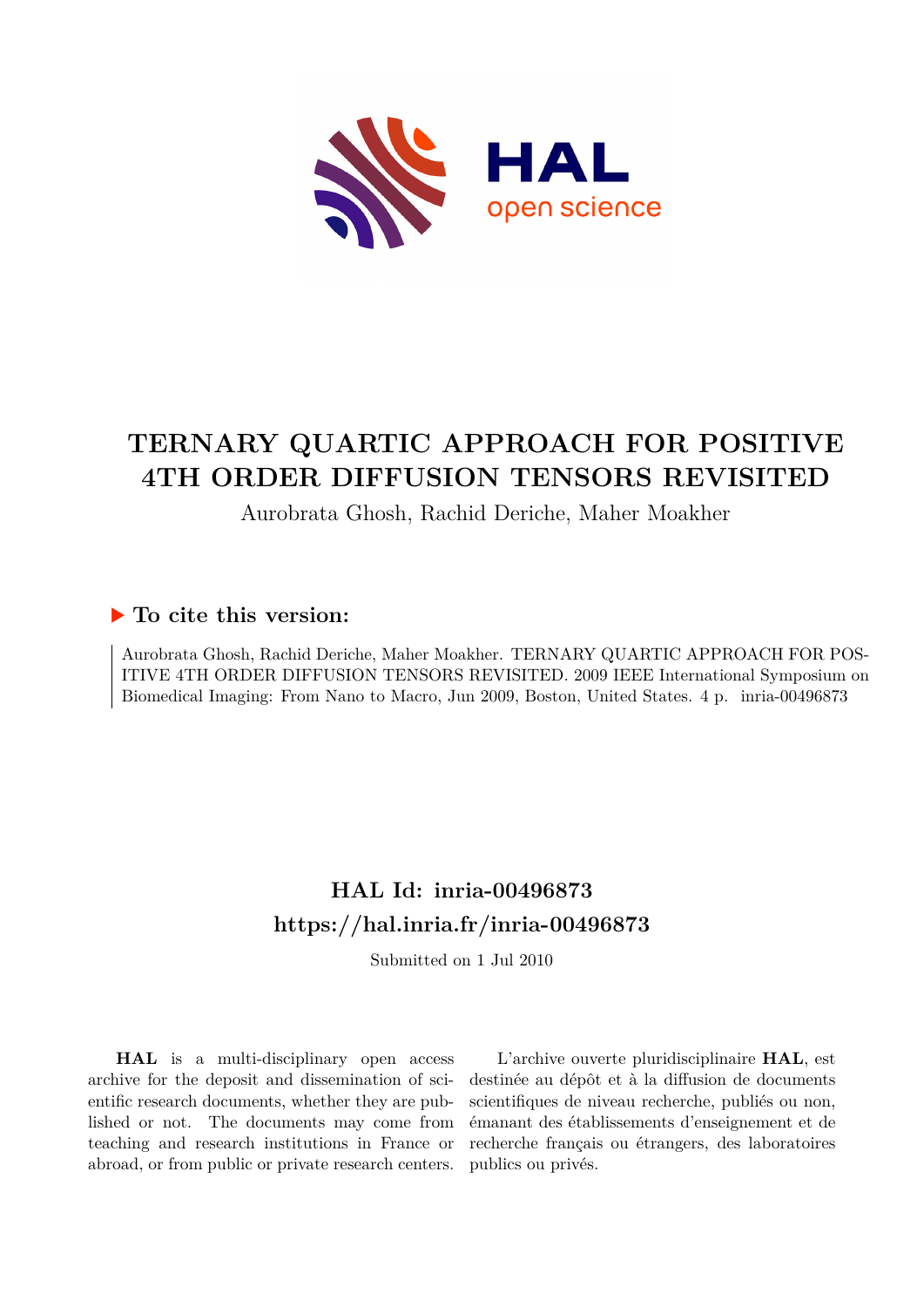## TERNARY QUARTIC APPROACH FOR POSITIVE 4TH ORDER DIFFUSION TENSORS REVISITED

*Aurobrata Ghosh, Rachid Deriche*

INRIA Sophia Antipolis-Méditerranée Project Team Odyssée Sophia Antipolis, France

## ABSTRACT

In Diffusion Magnetic Resonance Imaging (D-MRI), the 2nd order diffusion tensor has given rise to a widely used tool – Diffusion Tensor Imaging (DTI). However, it is known that DTI is limited to a single prominent diffusion direction and is inaccurate in regions of complex fiber structures such as crossings. Various other approaches have been introduced to recover such complex tissue micro-geometries, one of which is Higher Order Cartesian Tensors. Estimating a positive diffusion function has also been emphasised mathematically, since diffusion is a physical quantity. Recently there have been efforts to estimate 4th order diffusion tensors from Diffusion Weighted Images (DWIs), which are capable of describing crossing configurations with the added property of a positive diffusion function. We take up one such, the Ternary Quartic approach, and reformulate the estimation equation to facilitate the estimation of the non-negative 4th order diffusion tensor. With our modified approach we test on synthetic, phantom and real data and confirm previous results.

*Index Terms*— Diffusion-MRI, Higher Order Tensors, Ternary Quartics, Diffusion Propagator

## 1. INTRODUCTION

Diffusion Magnetic Resonance Imaging (D-MRI) provides a sophisticated tool to study the connectivity of the brain's white matter *in vivo*. This non-invasive approach makes it possible to determine the micro-structure of the tissue by measuring and quantizing the diffusion of water molecules in a restricted environment. This allows to infer the underlying geometry. More specifically partial directional diffusion information contained in multiple Diffusion Weighted Images (DWIs) are integrated using a reconstruction model to generate an image where at every voxel a diffusion function indicates prominent diffusion directions which reflect the geometry of the tissue and point out important fiber bundles.

The earliest proposed diffusion function employing a 2nd order Cartesian tensor has given rise to Diffusion Tensor Imaging [1], the most popularly utilised approach today. The *Maher Moakher*

École Nationale d'Ingénieurs de Tunis (ENIT) LAMSIN Tunis, Tunisia

diffusion function was defined as  $D(\mathbf{g}) = \mathbf{g}^T \mathbf{D} \mathbf{g}$ , where **g** is the diffusion weighting magnetic gradient vector and **D** is the 2nd order tensor to be estimated from a set of DWIs. It is well known, however, that the 3D, 2nd order tensor is incapable of describing more than one prominent fiber direction, and thus is inaccurate when complex fiber configurations are present such as crossings.

In [2], Higher Order Tensors (HOT) were introduced to allow for a more complex diffusion function capable of describing crossing fiber configurations. The diffusion function was remodelled to employ a 3D, Cartesian HOT and written as

 $D(\mathbf{g}) = \sum_{j_1=1}^3 \sum_{j_2=1}^3 \cdots \sum_{j_k=1}^3 D_{j_1j_2...j_k} g_{j_1} g_{j_2} \cdots g_{j_k}$ ,<br>where a gradinate coordinates of the magnetic gradient where  $g_{j_i}$  are again the coordinates of the magnetic gradient vector and  $D_{j_1j_2...j_k}$  are now the independent coefficients of the k-th order diffusion tensor.

Since diffusion is a physical quantity it is meaningless if the diffusion function is negative in any direction. The authors of [3] worked with a 4th order diffusion tensor with this added constraint of non-negative diffusion. For the 4th order they rearranged the tensor indices to write the diffusion function as

$$
D(\mathbf{g}) = \sum_{i+j+k=4} D_{i,j,k} g_1^i g_2^j g_3^k.
$$
 (1)

In this form (1) can also be interpreted as a Ternary Quartic (TQ) in the three variables  $g_1$ ,  $g_2$  and  $g_3$ . The authors then used Hilbert's theorem on non-negative real TQs, proved in 1888 (see [4]), which states that *a non-negative real ternary quartic is the sum of three squares of quadratic forms*. The authors then parameterized the diffusion function as

$$
D(\mathbf{g}) = (\mathbf{v}^T \mathbf{c}_1)^2 + (\mathbf{v}^T \mathbf{c}_2)^2 + (\mathbf{v}^T \mathbf{c}_3)^2 = \mathbf{v}^T \mathbf{C} \mathbf{C}^T \mathbf{v} = \mathbf{v}^T \mathbf{G}^T \mathbf{v},
$$
\n(2)

where  $\mathbf{v} = [g_1^2, g_2^2, g_3^2, g_1 g_2, g_1 g_3, g_2 g_3]$  corresponds to the gradient vector and **G** is known as the Gram matrix. The gradient vector and **G** is known as the Gram matrix. The authors estimated **C** from the DWIs. This parameterization then inherently guarantees that the diffusion function is nonnegative for every direction. The 15 independent coefficients of the 4th order diffusion tensor **D** in (1) can be computed from **G** (see [3, 4]).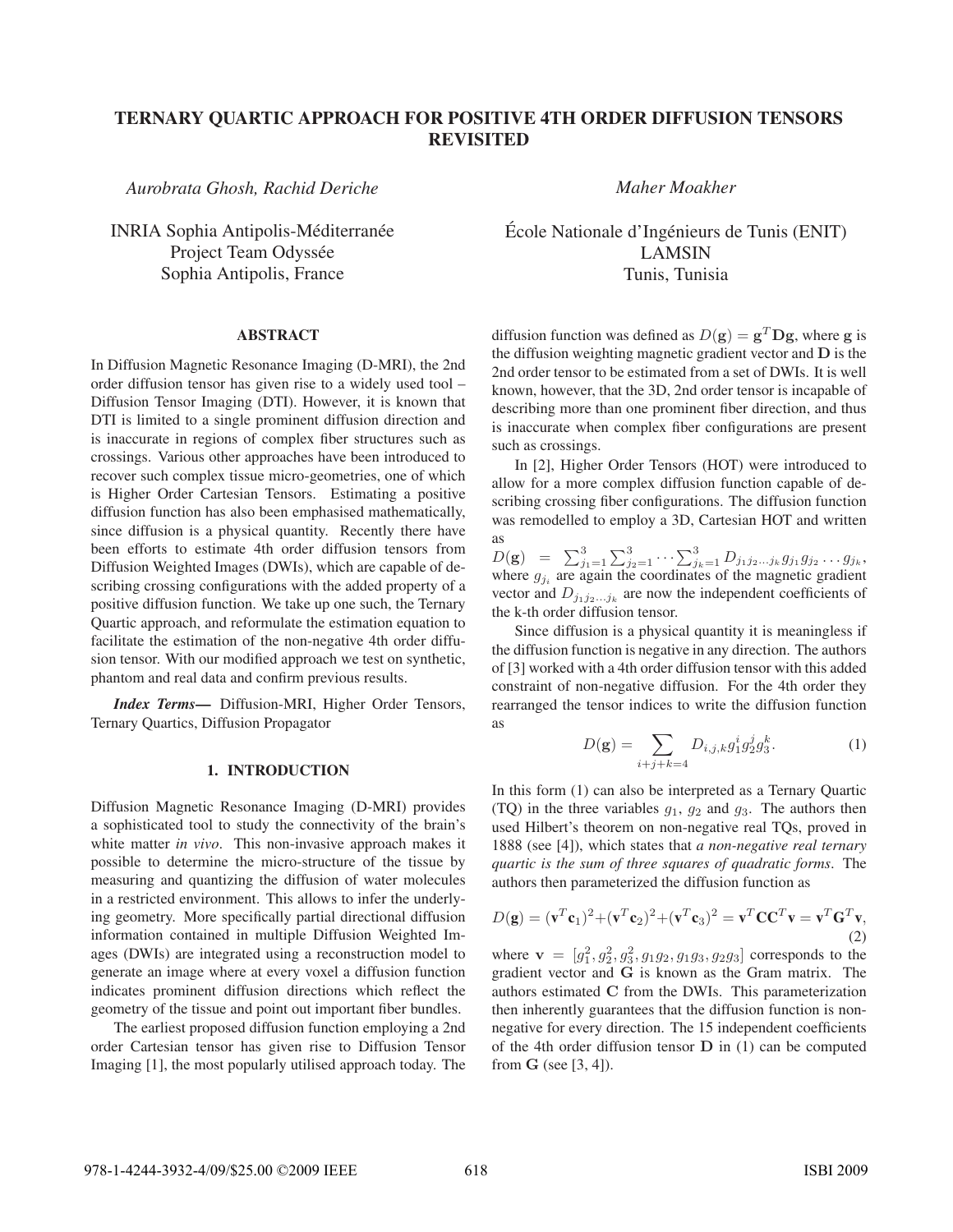However, **C** is a 6x3 matrix and when decomposed into two blocks  $\mathbf{C} = [\mathbf{A}, \mathbf{B}]^T$  where **A** and **B** are 3x3 matrices one observes that  $\mathbf{CO}$  for any orthogonal 3x3 matrix ces one observes that **CO**, for any orthogonal 3x3 matrix **O** also results in the same Gram matrix,  $CO(CO)^{T}$  =  $CC<sup>T</sup> = G$ . To overcome this ambiguity, the authors used a QR-decomposition of **A**.

In this paper we take up again the diffusion function written as a TQ as in (1) and use the same parameterization provided by Hilbert's theorem as suggested above. But we reformulate (2) to naturally overcome the orthogonal matrix class ambiguity, and achieve the same results. We test our modified approach on synthetic, phantom and real data and confirm the importance of the non-negative diffusion constraint.

## 2. METHOD

In our approach we use the same diffusion function (1), though for the sake of simplicity we replace the three variables  $g_1, g_2, g_3$  of the TQ by  $x, y, z$ . Hilbert's theorem tells us that if (1) is non-negative then it can be written as a sum of three squares of quadratic forms

$$
D(x, y, z) = \psi_1^2(x, y, z) + \psi_2^2(x, y, z) + \psi_3^2(x, y, z), \quad (3)
$$

where  $\psi_i(x, y, z) = a_i x^2 + b_i y^2 + c_i z^2 + 2 \alpha_i xy + 2 \beta_i x z +$  $2\gamma_i yz$ . Each quadratic form is known if its 6 unknown coefficients can be estimated from the DWIs. Therefore we set the unknowns to be  $\mathbf{x}_i = [a_i, b_i, c_i, 2\alpha_i, 2\beta_i, 2\gamma_i]^T$  for  $i = 1, 2, 3$ <br>and define the vector  $\mathbf{X} = [\mathbf{x}^T \ \mathbf{x}^T \ \mathbf{x}^T]^T$ . Four 3, for any and define the vector  $\mathbf{X} = [\mathbf{x}_1^T, \mathbf{x}_2^T, \mathbf{x}_3^T]^T$ . Equ.3, for any gradient direction  $\alpha$ , can be therefore written as and define the vector  $\mathbf{X} = [\mathbf{x}_1, \mathbf{x}_2, \mathbf{x}_3]$ . E gradient direction **g**, can be therefore written as

$$
D(\mathbf{x}_1, \mathbf{x}_2, \mathbf{x}_3) = \mathbf{x}_1^T \mathbf{v} \mathbf{v}^T \mathbf{x}_1 + \mathbf{x}_2^T \mathbf{v} \mathbf{v}^T \mathbf{x}_2 + \mathbf{x}_3^T \mathbf{v} \mathbf{v}^T \mathbf{x}_3, \tag{4}
$$

where **v** corresponds to the gradient direction as seen earlier, and we have rewritten the diffusion function  $D$  as a function of the unknowns that need to be estimated. In other words

$$
D(\mathbf{x}_1, \mathbf{x}_2, \mathbf{x}_3) = [\mathbf{x}_1^T, \mathbf{x}_2^T, \mathbf{x}_3^T] \begin{bmatrix} \mathbf{V} & \mathbf{0} & \mathbf{0} \\ \mathbf{0} & \mathbf{V} & \mathbf{0} \\ \mathbf{0} & \mathbf{0} & \mathbf{V} \end{bmatrix} \begin{bmatrix} \mathbf{x}_1 \\ \mathbf{x}_2 \\ \mathbf{x}_3 \end{bmatrix}
$$
  
=  $\mathbf{X}^T \mathbf{W} \mathbf{X},$ 

where  $V = v v^T$ .

Comparing (2) and (4) provides an insight into the simplicity of the modification which we have proposed by considering the coefficients of the quadratic forms as the unknowns. This naturally resolves the ambiguity of the orthogonal matrices in (2). What is more, by writing  $\mathbf{C}' = [\mathbf{x}_1, \mathbf{x}_2, \mathbf{x}_3]$  which<br>is a 6x3 matrix, it is easy to see that the Gram matrix can be is a 6x3 matrix, it is easy to see that the Gram matrix can be similarly computed from  $G = C'C'^T$ . Therefore, we esti-<br>mate **X** from the DWIs and then shuffling the **x** s compute mate **X** from the DWIs and then shuffling the  $\mathbf{x}_i$ s compute the Gram matrix. Once **G** is computed we then proceed as in [3, 4] to extract the 15 unknown coefficients of the 4th order diffusion tensor.

However, note that we are estimating totally 18 unknown coefficients of the 3 quadratic forms, whereas the symmetric 4th order diffusion tensor has only 15 independent coefficients. We surmise that this can be resolved by adding appropriate supplementary constraints to the problem and is an area of interest.

To estimate the unknown coefficients from a set of DWIs we minimize the following energy equation based on the modified and linearized Stejskal-Tanner equation

$$
E(\mathbf{X}) = \frac{1}{2} \sum_{i=1}^{N} \left( \frac{1}{b} \log \left( \frac{S_i}{S_0} \right) + \mathbf{X}^T \mathbf{W}_i \mathbf{X} \right)^2, \quad (5)
$$

where  $N$  is the number of DWIs. Although here we have used the linearized form of the Stejskal-Tanner equation, it is equally possible to use the exponential form.

To minimize the energy function its gradient can be computed to be

$$
\nabla_{\mathbf{X}} E = \sum_{i=1}^{N} \left( \frac{1}{b} \log \left( \frac{S_i}{S_0} \right) + \mathbf{X}^T \mathbf{W}_i \mathbf{X} \right) \left( \mathbf{W}_i + \mathbf{W}_i^T \right) \mathbf{X}.
$$
\n(6)

In our implementation we have used the Broyden-Fletcher-Goldfarb-Shanno (BFGS) method, which is a well-known quasi-Newton optimization algorithm for non-linear problems.

#### 3. DIFFUSION PROPAGATOR

The 4th order diffusion tensor estimates the ADC from the DWIs. However it is well known that the maxima of the ADC do not correspond to the dominant fiber bundle directions in regions of complex fiber configurations such as crossings [5]. The ADC is related to the diffusion weighted signal by the Stejskal-Tanner equation. From the diffusion signal it is possible to calculate the Diffusion Propagator since one is the Fourier transform of the other  $P(\mathbf{r}) = \int E(\mathbf{q}) \exp(-2\pi i \mathbf{q}^T \mathbf{r}) d\mathbf{q}$ , where q is the reciprocal displacement vector corresponding to the magnetic gradient vector **g**,  $E(\mathbf{q})$  is the signal value associated with the vector **q** divided by the zero gradient signal, and **r** is the spin displacement vector. When the diffusion propagator is evaluated on a sphere, the maxima of the resulting spherical function are indicative of the underlying tissue micro-structure.

We use the estimated 4th order diffusion tensor and extrapolate in **q**-space to synthetically simulate diffusion signal on a lattice in a box. Using this synthetic signal we numerically compute the Fourier transform and from there evaluate the diffusion propagator on a sphere.

#### $\overline{a}$  and  $\overline{a}$  and  $\overline{a}$

We tested our modified approach on three test cases. The first was a statistical test on a synthetic dataset with known fiber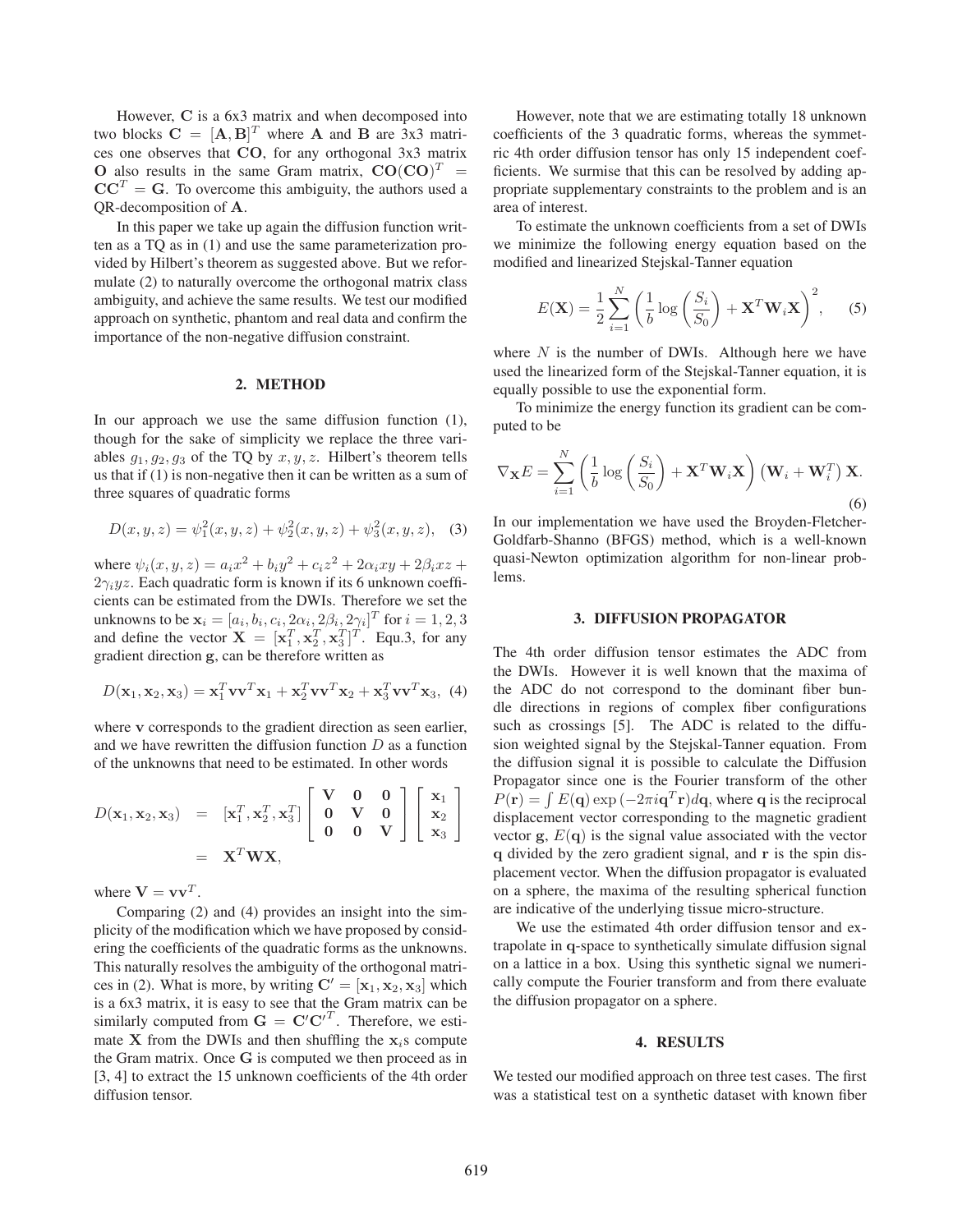directions. The second was a phantom dataset with fibers crossing perpendicularly. And the third was a real human brain dataset within a selected region with crossing fibers. In each of the cases we estimated the diffusion tensors from the DWIs, computed the diffusion propagators, and extracted the maxima of the propagators evaluated on a sphere.

The synthetic dataset was generated using a multi-tensor model, with a 2nd order tensor to simulate one fiber direction. We used a configuration of two fibers crossing perpendicularly with known ground truth directions. The synthetic DWIs were generated for 81 directions with a b-value of 3000  $mm<sup>2</sup>/s$ . The signal was corrupted with a random Rician noise with SNR: 5, 10, 20, 30, 40, 50. For each SNR level we generated 100 test cases. We estimated the diffusion tensors using two algorithms. The first was a simple Least Squares (LS) without a non-negative diffusion constraint, and the second was our modified TQ approach. The extracted maxima were then compared to the known ground truth directions and the mean error in degrees and the variance were computed. The results are presented in Fig-1. This experiment confirms the importance of the non-negative diffusion constraint.

The phantom dataset [6] was acquired on a GE Healthcare Signa 1.5T scanner. It had 4000 gradient directions and for our experiments we used a b-value of  $4000 \text{ mm}^2/\text{s}$ . The phantom had a geometry of two fiber bundles crossing perpendicularly close to the X-axis and the Y-axis. Fig.2 shows the diffusion propagators and their extracted maxima. The extracted maxima strongly indicate the known goemetry of the phantom. The average computation time on our 2GHz Intel dual processor was NxMx0.0021875 seconds, with N gradient directions and M voxels.

In case of the real human brain dataset [7], we selected a region of interest (ROI) where on the coronal slice three major fiber bundles are known to cross. The ROI contained fiber bundles from the cortico-spinal tract, superior longitudinal fibers (traversing the plane) and the corpus callosum (in the plane). It was acquired on a 3T Siemens scanner, with 60 gradient directions and a b-value of  $1000 \text{ mm}^2$ /s. Fig-3 shows the diffusion propagators and the extracted maxima.

#### 5. CONCLUSION

In D-MRI it is essential to accurately reconstruct a diffusion function which faithfully reflects the underlying tissuemicrostructure. Since diffusion is a physical quantity, it is important that the diffusion function be non-negative in all directions. The authors of [3] suggested a TQ approach to estimate a non-negative diffusion function described by a 4th order diffusion tensor. They parameterized the TQ using Hilbert's theorem. However in their approach they faced an ambiguity of an orthogonal matrix class due to their formulation.

We revisited their approach, and realizing that the unknowns that needed to be estimated from the DWIs were the



Fig. 1. Synthetic dataset with varying SNR. We compared the extracted maxima of the propagators to the known ground truth directions. This shows the importance of the nonnegative diffusion constraint.

coefficients of the quadratic forms we improved the above formulation with a simple modification. This naturally overcame the orthogonal matrix class ambiguity.

We applied our modified approach to synthetic and phantom data with known fiber configurations and also to a real human brain dataset. In all the cases after estimating the 4th order diffusion tensor we numerically computed the diffusion propagator using a Fourier transform. We extracted the maxima of the propagators evaluated on a sphere and were able to retrieve the dominant fiber directions. In the synthetic case, with known ground truth directions, we compared the TQ approach to the LS approach to show the importance of the non-negative diffusion constraint confirming previous results. And in the phantom case the extracted fiber directions corresponded strongly to the known geometry of the fibers.

However, we estimated 18 coefficients to calculate the Gram matrix from which we extracted the 15 independent coefficients of a symmetric 4th order tensor. We surmise that these extra coefficients can be resolved by introducing supplementary constraints to the problem

It is also interesting to note that using either of the approaches the estimated coefficients **C** and their negative values <sup>−</sup>**C** give rise to the same Gram matrix and therefore the same diffusion tensor. To overcome this the authors of the recently published paper [8] offer another novel parameterization of **C** with 6 additional constraints. This permits them to do a spatial regularization on ||∇**C**|| unambiguously. We are in the process of comparing our modified approach to this latest publication.

## 6. REFERENCES

[1] P.J. Basser, J. Mattiello, and D. LeBihan, "Estimation of the effective self-diffusion tensor from the NMR spin